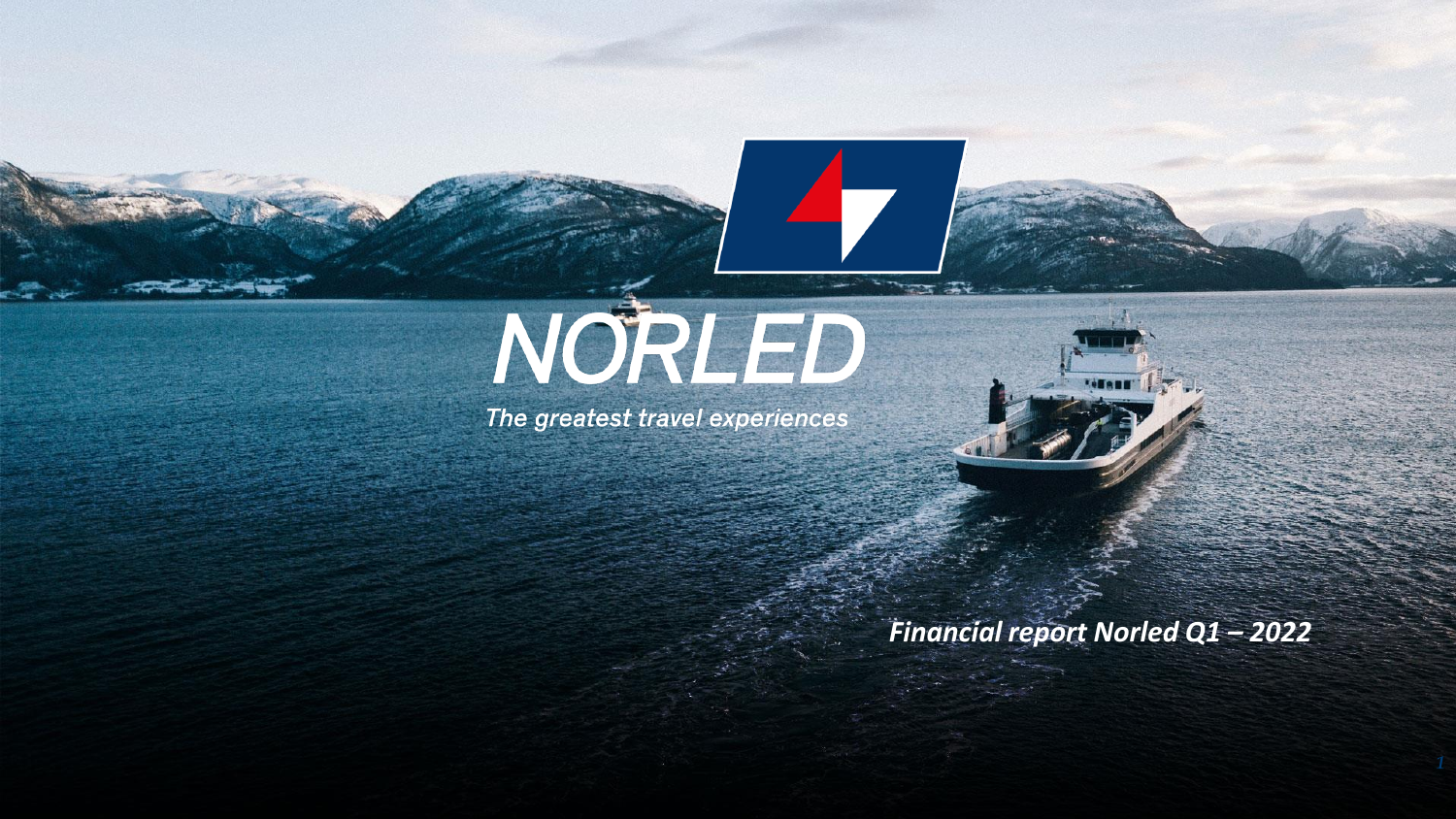# Norled at a glance



- One of the leading ferry and express boat operators in Norway
- Founded in 1855
- Nationwide operations from Oslo to Tromsø
- 900 employees, HQ in Stavanger
- Norled aims to operate with low and zero emissions and to be the leader in developing green solutions in the ferry and express boat sector
- Operates 10 ferry contracts and 10 express boat contracts
- Tourism activities related to contracts, and some charter activities
- Operates catering activities on vessels.

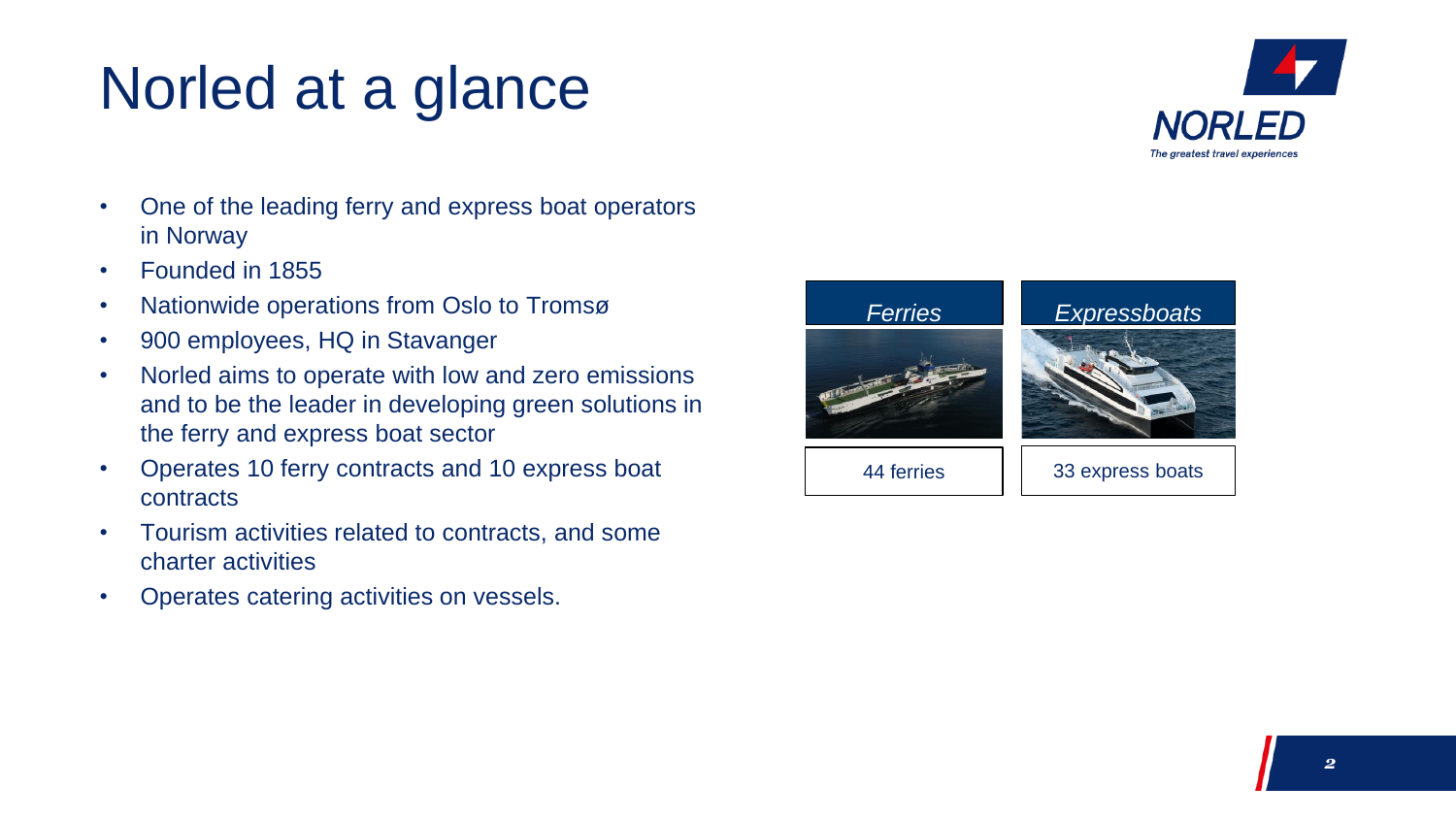# Operational update 2022 – Q1/YTD



- Norled has in first quarter signed contracts with Oma Shipbuilding AS for two newbuilds. These vessels are built for new express boat contract in Vestland county where Norled has option to start by end of 2023.
- MF Hella has been delivered from Sembcorp Shipyard during first quarter of 2022. Will be set in operation in Sogn during second quarter.
- Norled are currently planning for the start- up of the new contract with The Norwegian Directorate for Fisheries. The contract will start during second quarter of 2022. This include also a new vessel which will be delivered from Oma Shipbuilding AS.
- Norled has sold three vacant vessels during first quarter.
- All agreed operations have been carried out despite the challenges COVID-19 has posed.
- As a result of COVID-19, there is still risk of delays in the construction and delivery of new vessels. The company is constantly working to optimize a plan with temporary vessels on the routes where there are delays in delivery.
- The pandemic has also in first quarter 2022 an impact on operation, both because of late delivery of vessels and sick- leave. There are also somewhat effect on catering and tourism volume in first quarter.
- The Russian invasion of Ukraine has led to escalating energy prices and also somewhat stress in the supply chain.



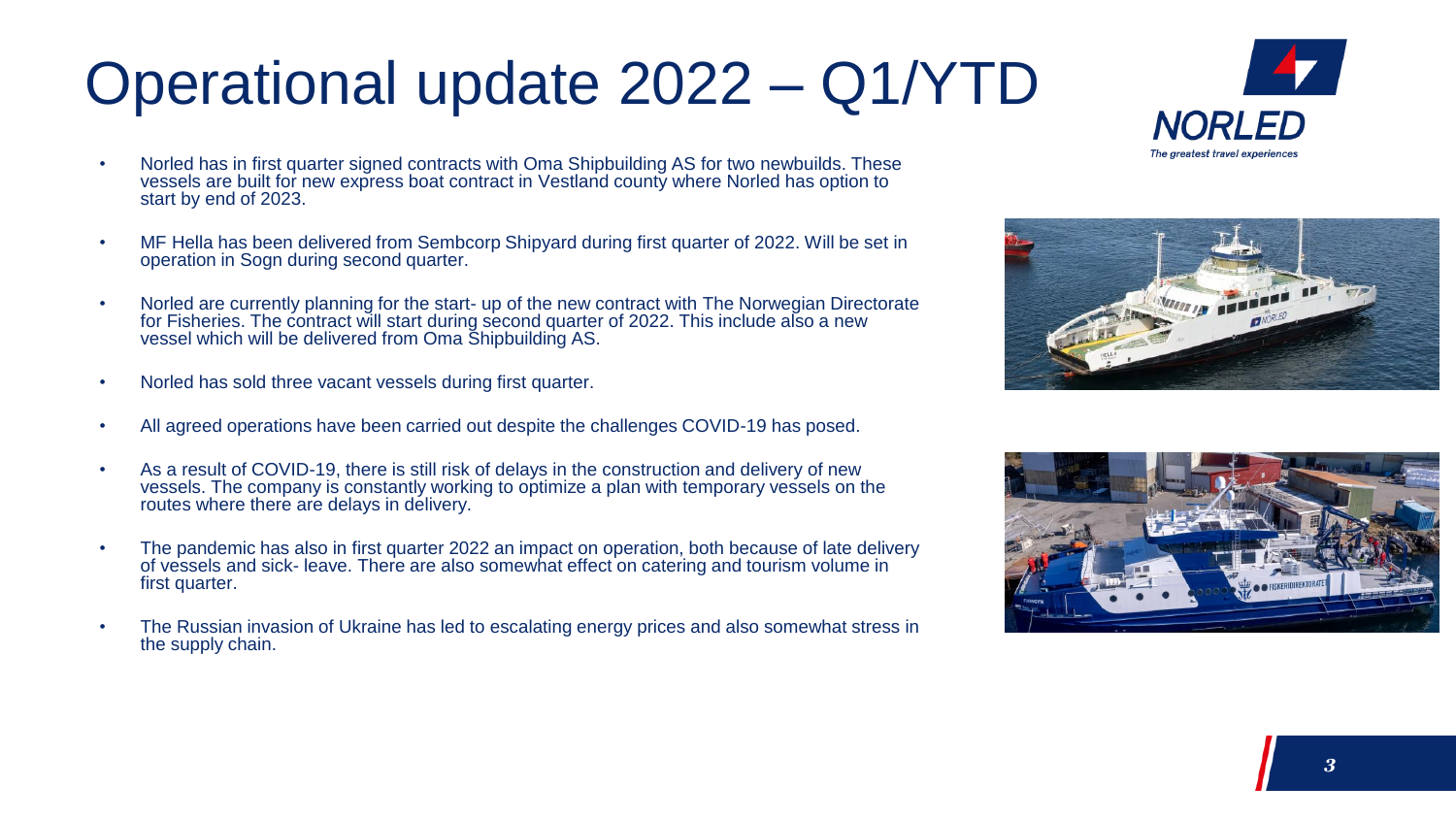# Financial update 2022 – Q1/YTD

- Revenue:
	- Revenue Q1-22 is in line with Q1-21.
	- Revenue is affected by changes in contract portfolio
- EBITDA:
	- Decreased EBITDA profitability is mainly related to increased Other operating cost.
	- Escalating energy prices during first quarter of 2022 is the main reason for increase in other operating cost.
	- A one-year delay in index regulation on contract revenue leads to decrease in profitability in first quarter
- Increased depreciation due to completion of newbuild, infrastructure and retrofit projects.

| <b>NOKm</b>                      | Q1 2022 |                |                 | Q1 2021 Changes Changes % |
|----------------------------------|---------|----------------|-----------------|---------------------------|
| <b>Total revenue</b>             | 469     | 478            | -9              | $-2\%$                    |
| Cost of goods (catering)         | 4       | $\overline{2}$ | 1               | 48 %                      |
| Personnel costs                  | 199     | 196            | 3               | 1%                        |
| Other operating costs            | 214     | 193            | 21              | 11 %                      |
| Net gain on sale of Fixed Assets | 0       | 1              | 0               | $-33%$                    |
| <b>Total operating costs:</b>    | 417     | 392            | 25              | 6%                        |
| <b>EBITDA</b>                    | 52      | 86             | $-34$           | $-39%$                    |
| <b>EBITDA %</b>                  | 11 %    | 18%            | $-7%$           |                           |
| Depreciation / writedown         | 82      | 70             | 12 <sup>2</sup> | 17 %                      |
| <b>EBIT</b>                      | $-30$   | 15             | -46             | $-296%$                   |
| Net financial costs              | 35      | 31             | 4               | 14%                       |
| <b>EBT</b>                       | -65     | -15            | -50             | 328 %                     |
| Tax expense                      | $-14$   | -3             | $-11$           | 328 %                     |
| <b>Net Income</b>                | -51     | -12            | $-39$           | 328 %                     |

Quarterly tax expense is calculated based on 22% of EBT. Full year numbers include full tax calculation.

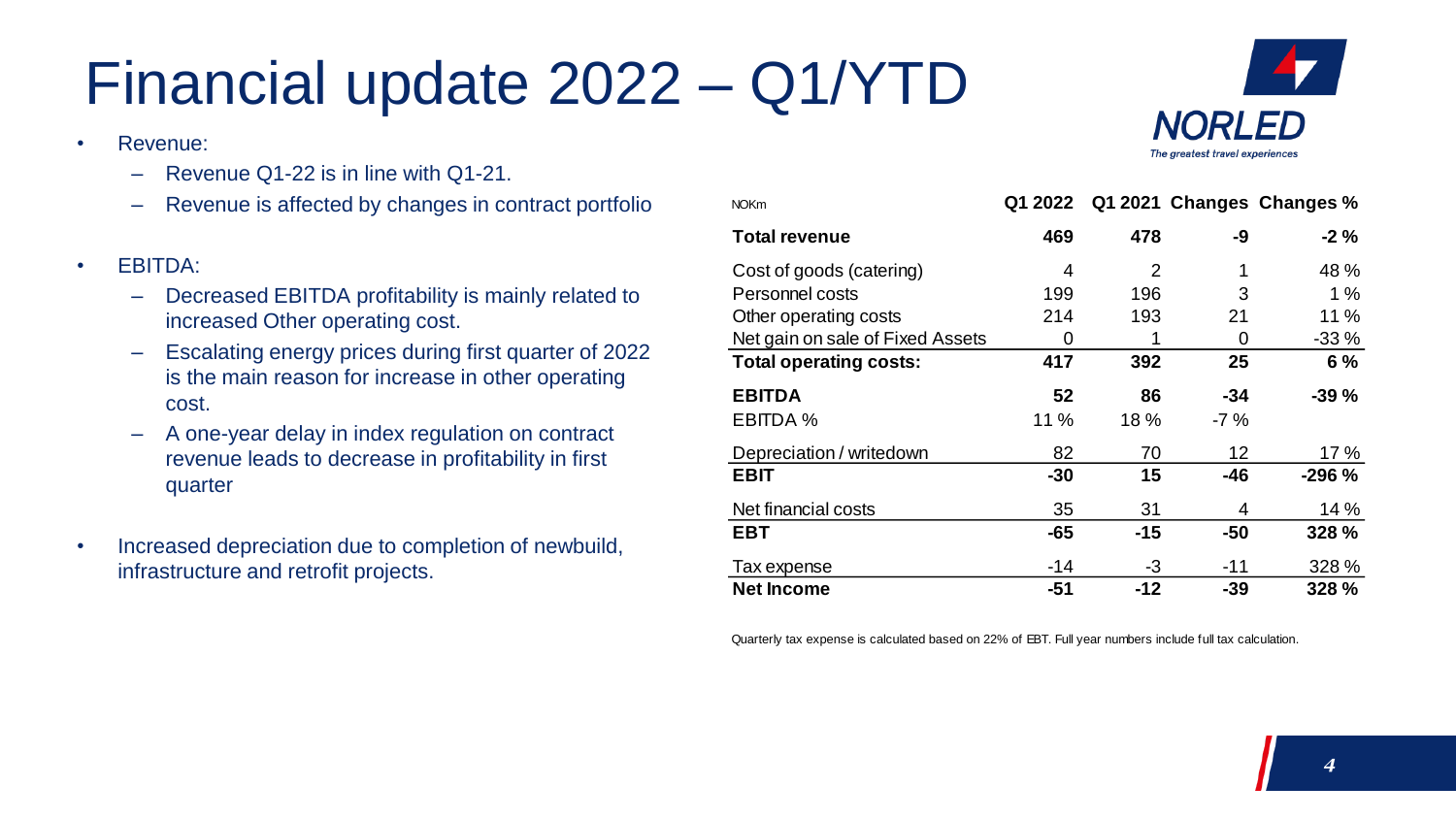#### Balance sheet



- Fixed assets. Increase in fixed assets is due to investments in new vessels and retrofit of existing vessels.
- Changes in bank deposits and cash are normal changes in working capital.
- Long term debt. The increase of long-term debt is due to increase of capex debt for building of new vessels and retrofit of existing vessels.
- Norled is compliant with all financial covenants related to bond and other long-term debt to financial institutions per 1Q-22.

| <b>Balance sheet</b>                 |           |                     |
|--------------------------------------|-----------|---------------------|
| <b>NOKm</b>                          |           | 31.03.22. 31.03.21. |
| <b>Fixed assets</b>                  | 4604      | 3911                |
| Bank deposits and cash               | 393       | 334                 |
| Other assets                         | 219       | 206                 |
| <b>Total assets</b>                  | 5 2 1 6   | 4 4 5 1             |
| Equity                               | 619       | 638                 |
| Deferred tax                         | 268       | 268                 |
| Long-term debt                       | 4 0 0 8   | 3 2 9 2             |
| Other debt                           | 322       | 252                 |
| <b>Total equity and liabillities</b> | 5 2 1 6   | 4 4 5 1             |
| <b>NIBD</b>                          | 3614      | 2958                |
| Spec. of long-term debt              | 31.03.22. |                     |
| Long-term debt to financial inst.    | 3508      |                     |
| Bond                                 | 500       |                     |

**Total long-term debt 4 008**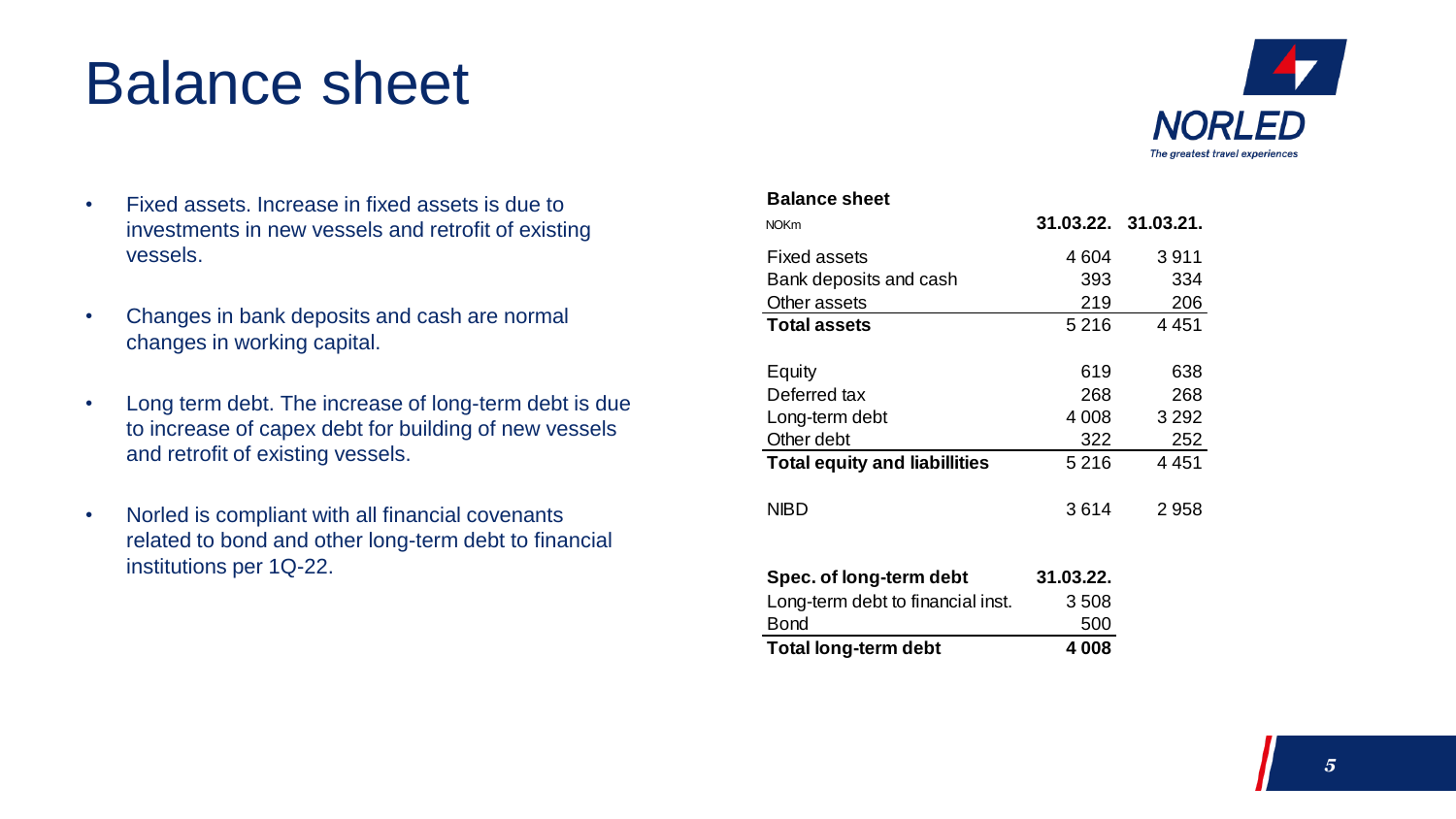### Cash flow statement

| Cash flow from operating activities         | Q1-22  | Q1-21      |
|---------------------------------------------|--------|------------|
| Net income before tax                       | $-65$  | $-15$      |
| Net financial items                         | 35     | 31         |
| Gain on sale of fixed assets                | 0      |            |
| Depreciation                                | 82     | 70         |
| Write-down                                  | 0      | 0          |
| Changes in inventory                        | $-11$  | 0          |
| Changes in accounts receivable              | $-13$  | $-7$       |
| Changes in accounts payable                 | 78     | -9         |
| Changes in pension commitments              | 0      | 0          |
| Income tax payable                          | 0      | 0          |
| Changes in other items                      | $-10$  | $-10$      |
| Net cash flow from operating activities     | 95     | 61         |
| <b>Cash flow from investing activities</b>  | Q1-22  | Q1-21      |
| Proceeds from sale of fixed assets          | 13     |            |
|                                             |        |            |
| Purchase of fixed assets                    | $-283$ | $-177$     |
| <b>Paid interest</b>                        | $-36$  | $-31$      |
| Received interest                           | 1      | 0          |
| Net cash flow from investing activities     | $-306$ | $-206$     |
| <b>Cash flow from financing activities</b>  | Q1-22  | Q1-21      |
|                                             | 134    | 70         |
| Proceeds from borrowings of long term debt  | -7     | 0          |
| Repayment of borrowings<br><b>Dividends</b> | 0      | 0          |
| Net cash flow from financing activities     | 128    | 70         |
| Net change in cash and cash equivalents     | $-83$  | -75        |
| Cash and cash equivalents at IB             | 476    | 411<br>334 |

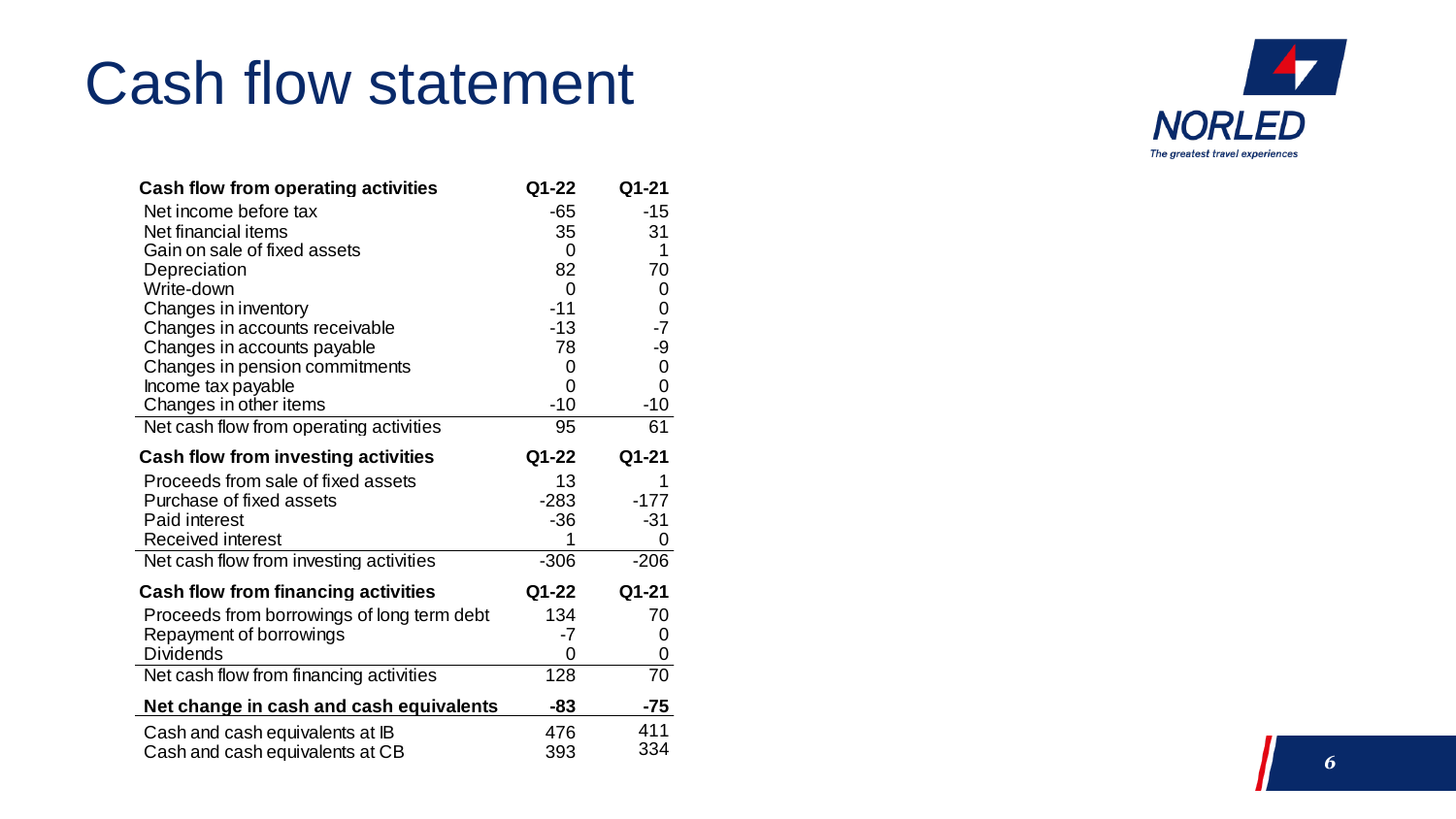# Group structure





The quarterly report contains consolidated numbers and information for the «Norled group structure» only.